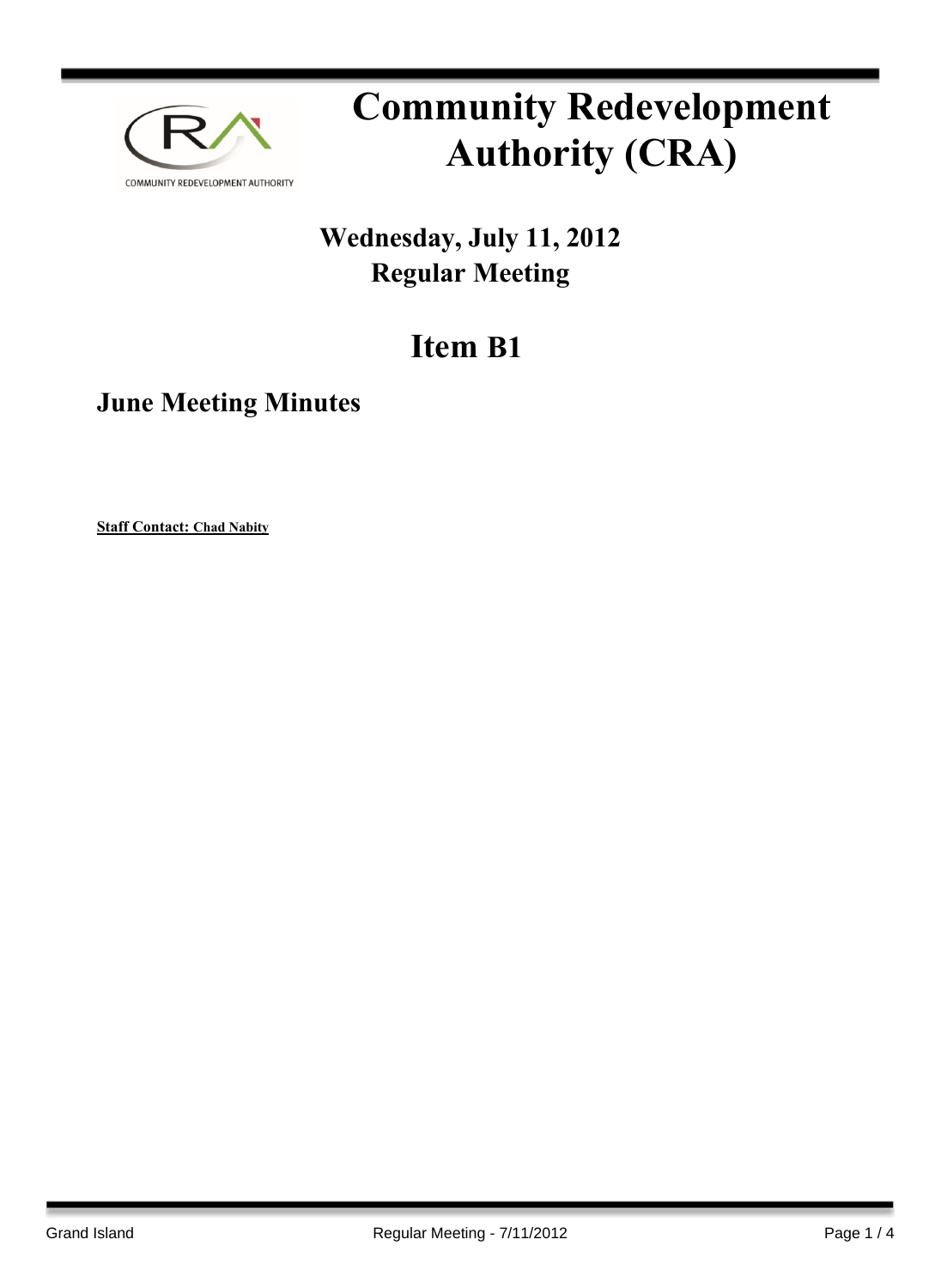#### OFFICIAL PROCEEDINGS

#### MINUTES OF COMMUNITY REDEVELOPMENT AUTHORITY MEETING OF June 13, 2012

Pursuant to due call and notice thereof, a Regular Meeting of the Community Redevelopment Authority of the City of Grand Island, Nebraska was conducted on June 13, 2012 at City Hall 100 E First Street. Notice of the meeting was given in the June 6, 2012 Grand Island Independent.

1. CALL TO ORDER. Chairman Barry Sandstrom called the meeting to order at 4:06 p.m. The following members were present: Glen Murray, Michelle Fitzke, and Sue Pirnie. Also present were; Director, Chad Nabity; Secretary, Rose Woods; Legal Counsel, Duane Burns; Greg Baker, Larry Fowle and Kelly Rafferty. (Member Tom Gdowski was absent).

Sandstrom stated this was a public meeting subject to the open meeting laws of the State of Nebraska. He noted that the requirements for an open meeting were posted on the wall easily accessible to anyone who would like to read through them.

- 2. APPROVAL OF MINUTES. A motion for approval of the Minutes for the May 9, 2012 meeting was made by Murray and seconded by Pirnie, with the correction noted for item # 1 of the incorrect name. Upon roll call vote all present voted aye. Motion carried unanimously.
- 3. APPROVAL OF FINANCIAL REPORTS. Sandstrom reviewed the financial reports for the period of May 1, 2012 through May 31, 2012. Motion was made by Pirnie and seconded by Fitzke to approve the financial reports. Upon roll call vote, all present voted aye. Motion carried unanimously.
- 4. APPROVAL OF BILLS. The bills were reviewed by Sandstrom. Motion made by Pirnie and seconded by Murray to approve the bills in the amount of \$14,689.20. Upon roll call vote all present voted aye. Motion carried unanimously to approve the payment of bills totaling \$14.689.20.
- 5. REVIEW OF COMMITTED PROJECTS & CRA PROPERTY. Nabity reviewed the Committed Projects. He noted the individual building evaluations was complete for the Downtown BID and that would be removed from the committed projects. Larry Fowle would be submitting a bill to the CRA next month for his micro blight study. Chief Industries is continuing their demo and cleanup of the old co-op. The Howard Johnson/Denny's is scheduled to open July 1<sup>st</sup>. There still have been no final inspections on Fonner Park. YMCA has a lot of work going on. The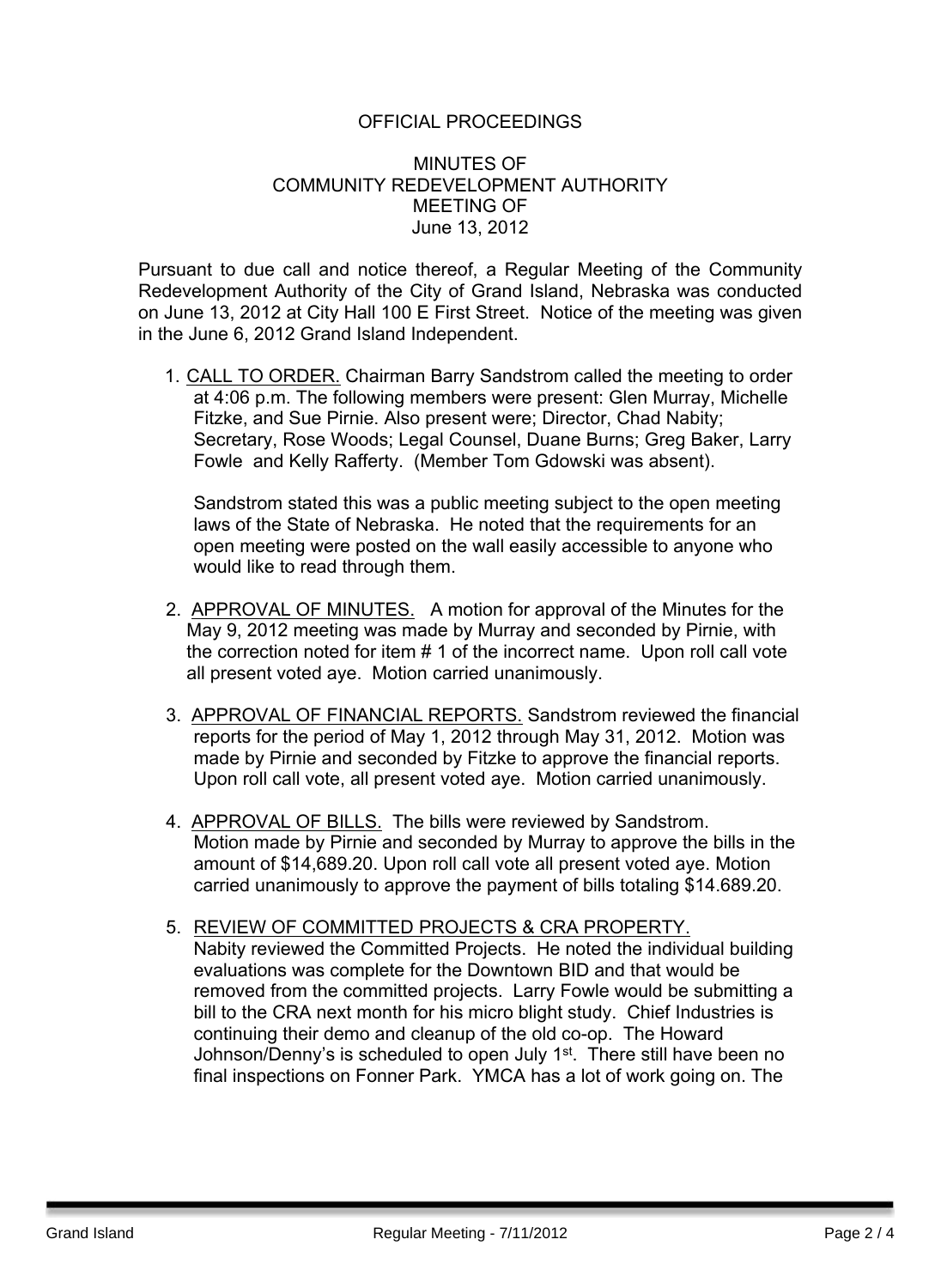Grand Façade is almost done and will be sending a bill in the next few months. Willmar Reality is complete.

#### 6. CONSIDERATION OF RESOLUTION 134.

Consideration of a Resolution to reimburse expenditures associated with the Lincoln Park Pool with the proceeds of bonds to be issued for the construction of the Lincoln Pool. This resolution will permit the CRA to use funds from the bond to pay expenses that may be incurred prior to the issuance of the bond with the bond funds. At this time we are not expecting to use this provision but it is prudent to allow for the possibility.

A motion for approval of Resolution No. 134 was made by Murray and seconded by Pirnie. Upon roll call vote all present voted aye. Motion carried unanimously.

7. CONSIDERATION OF RESOLUTION TO APPROVE A REDEVELOPMENT CONTRACT AND RESOLUTION 135. Consideration to approve a Resolution of intent to enter into a Redevelopment Contract with EIG, Grand Island, for site specific redevelopment of an area within the city limits of the City of Grand Island, at 3420 W State Street, Grand Island, Nebraska. The CRA passed Resolution 133 notifying City Council of their intent to enter into a redevelopment contract at their meeting May 9, 2012. The Hall County Regional Planning Commission met on June 6, 2012 and passed Resolution 2012-05 finding this plan amendment is consistent with the comprehensive development plan for the City of Grand Island. The Grand Island City Council considered Resolution 2012-153 and approved the site specific redevelopment plan at their meeting on June 12, 2012.

A motion to approve a Redevelopment Contract with EIG and to approve Resolution No. 135 was made by Pirnie and seconded by Fitzke. Upon roll call vote all present voted aye. Motion carried unanimously.

8. CONSIDERATION OF A SITE SPECIFIC PLAN RESOLUTION NO. 136. Consideration of a Resolution to forward a Site Specific redevelopment plan to the Hall County Regional Planning Commission for 709 and 715 W 18th Street. The CRA received a TIF application and staff has prepared a Site Specific redevelopment plan (the "Plan"), for redevelopment of an area within city limits of the City of Grand Island, Hall County, Nebraska.

Items # 8 and #9 were taken together in a motion.

9. CONSIDERATION OF RESOLUTION 137. Consideration of a Resolution of intent to enter into a Site Specific Redevelopment Contract & Approval of related actions 30 day notice to City Council for 709 and 715 W 18th Street.